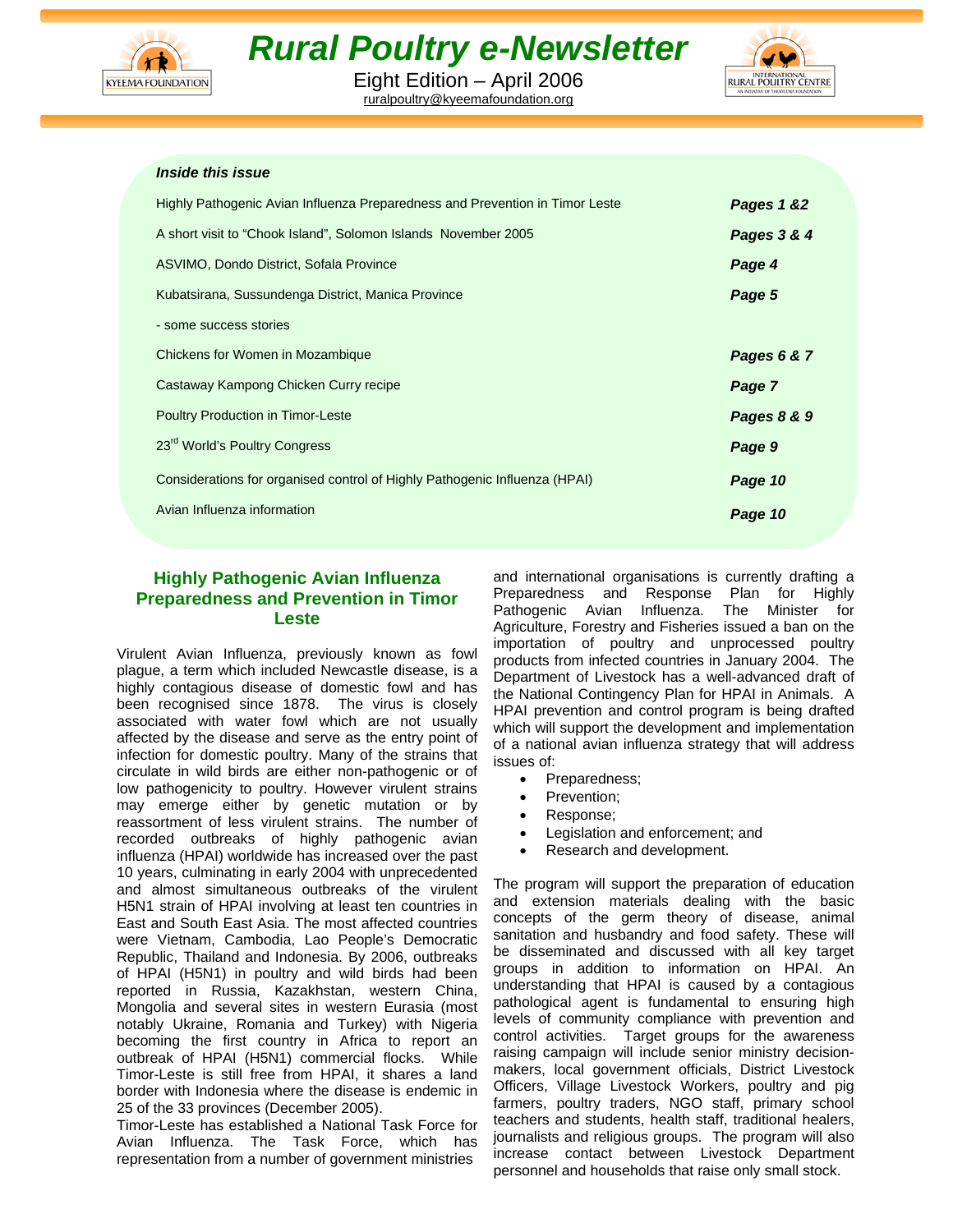## **Highly Pathogenic Avian Influenza Preparedness and Prevention in Timor Leste -** *continued*

The program will tackle the prevention and control of HPAI by ensuring that all key stakeholders have a good understanding of the problem at hand and a common approach to the implementation of key activities. The aim is to prevent and, if necessary, control HPAI in animals in Timor-Leste as this is the most effective means of protecting human welfare (both in terms of preventing infection and economic losses) by controlling the precursor virus in its avian hosts, thus pre-empting appearance of a pandemic strain. In addition, by improving general understanding of disease processes, disease control and food safety, the general wellbeing of the population will be improved.

#### **Bibliography**

*Alders, R.G., Spradbrow, P.B., Young, M.P., Mata, B.V., Meers, J., Lobo, Q.J.P. and Copland, J.W. 2001. Improving rural livelihoods through sustainable Newcastle disease control in village chickens. Proceedings of the 10th International Conference of the Association of Institutions for Tropical Veterinary Medicine, 20-23 August 2001, Copenhagen. pp. 199-205.* 

*Alexander, D.J., Bell, J.G. and Alders, R.G. 2004. Technology Review: Newcastle disease with special emphasis on its effect on village chickens. FAO Animal Production and Health Paper No. 161. Rome, FAO. 63pp.* 

*CDC. 2006. The Influenza (Flu) Viruses. http://www.cdc.gov/flu/about/fluviruses.htm 22.01.06* 

*Doldberg, F., Guerne Bleich, E., McLeod, A. 2005. Impact of Avian Influenza in the poultry sectors of five South East Asian countries. Paper presented at the International Conference on "Opportunities for village chickens to assist with poverty alleviation with special emphasis on the sustainable control of Newcastle disease" hosted by the AusAID Southern Africa Newcastle Disease Control Project in collaboration with the FAO, Dar es Salaam, Tanzania. 5 – 7 October 2005* 

*FAO. 2006. Animal Health Special Report: Avian Influenza – Disease Card.* 

*http://www.fao.org/ag/againfo/subjects/en/health/diseasescards/avian.html 18.01.2006* 



**Figure 1:** Participants in the National Avian Influenza Workshop held in Dili from 11 to 13 January 2006.

FAO. 2006. Animal Health Special Report: Avian Influenza – Questions and Answers.

http://www.fao.org/ag/againfo/subjects/en/health/diseasescards/avian\_qa.html 18.01.2006

Roeder, P. 2005. Prospects for Early Detection of and Rapid Response to Highly Pathogenic Avian Influenza in Timor-Leste: A Rapid, Preliminary Assessment. 3-5 October 2005. FAO Rome.

#### *Article by:*

*Robyn Alders, Alipio de Almeida, Acácio Cardoso Amaral, Antonino do Karmo, Stephen Dunn, Domingos Gusmão and Joanita Jong. E-mail contacts: <alipio75@yahoo.com>, <xanane01@yahoo.co.uk>, <tupukaratu@yahoo.cm> and <sdunn49@yahoo.com.au>* 

#### *Acknowledgements:*

*Support provided by USAID through FAO to field the consultancy mission by the first author is much appreciated.* 

Articles for publication in our rural poultry e-Newsletter can be sent to: ruralpoultry@kyeemafoundation.org

Visit our website: www.kyeemafoundation.org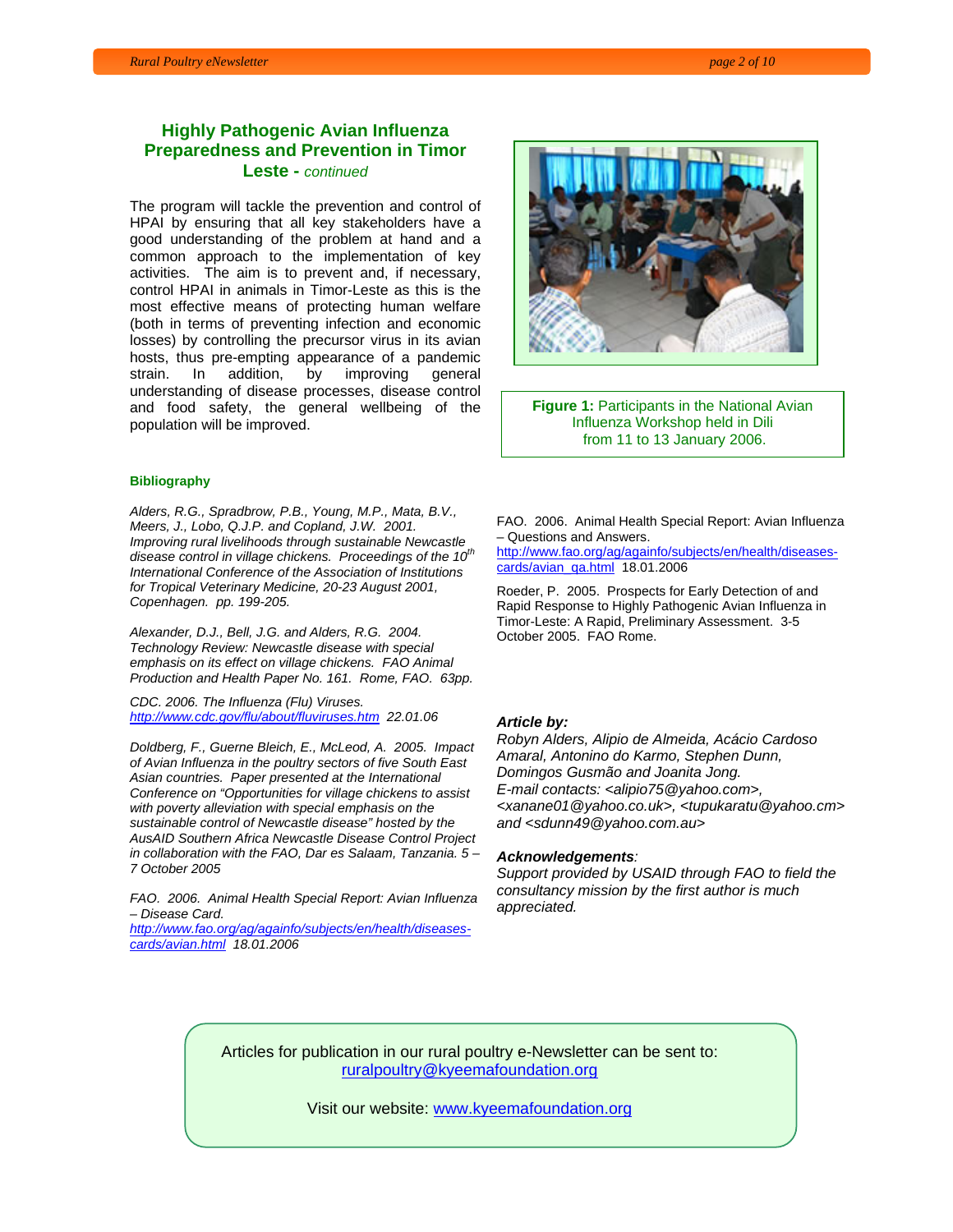# **A short visit to "Chook<sup>1</sup> Island", Solomon Islands - November 2005**

This short week-long visit to St Cruz was like paradise for a self confessed chookaholic like me. Every village I passed through had several chickens wandering about with at least one hen in each village with between 5 and 10 newly hatched chickens also wandering freely.

I have wanted to visit St Cruz since 1990 when I first heard about the wild jungle fowl or chicken there. It is believed that these wild fowl are Red jungle Fowl, the original chicken, and my research over the past 15 years has uncovered lots of interesting information about these special fowl.

Local oral history attributes the arrival of the chicken (and pig) in St Cruz to the "discovery" of the Solomon Islands by Alvaro Mendana in 1595 however records kept by one of Mendana's crew states that chickens and pigs were already present when they arrived. These wild chickens are referred to as St Cruz or Mendana fowl across the Solomons. Many of the village chickens in the Solomons are crossed with the jungle fowl; no doubt a reason for their survival without much attention in the villages.

Chickens are well known to the Pacific people as I believe they travelled with them from Asia thousands of years ago during the human migrations. However in the past the village chooks have been left to wander around the villages and nearby bush without any organised feeding or housing much so therefore very little returns to the people.

Breeding is random and risky, young chickens die from starvation or predators and eggs may be difficult to find or a meat chicken difficult to catch.

Several villages also had wild-caught roosters in varying degrees of tameness and one house had two wild-caught hens which had their own batches of village bred baby chicks. In one village a pure white wild caught rooster was wandering with two village hens, which of course confuses my theory of these wild jungle fowl actually being a pure bloodline.

My hosts had two wild-caught chicks about one week old which they were keeping in a coconut husk for warmth! I arranged for a small cage to be made from some mesh I had delivered previously so that the two chicks could be kept from predators but still allowed access to outside greenfood and scratching. During my week there they tamed right down because of hand feeding and feather developed in a sex-linked way so that they could easily be identified as a male and female.

A later "bushwalk" through the village gardens up on the plateau about half an hour above the villages brought us into contact with the wild mother and remaining sibling of the two chicks again.

The local people all have a real affinity with chickens because of their traditions of hunting and either eating or keeping the wild fowl.

It is a common pastime for the local people to trap the wild chickens. Usually roosters are caught because a semi domesticated male is tethered as bait to call a wild male and as the rooster is challenged it becomes entangled in a net. Hens and chicks usually need to be caught by running them down in cleared areas of the jungle.

The recently caught wild roosters appeared bedraggled and cowering, however one male which had been held for five months was a picture of health and would give any game bantam in an Australian exhibition a run for its money.

I did not sight even one sickly looking fowl in the villages which reminded me to give extra consideration to teaching about health and hygiene for any captive breeding projects.

The aviary which was constructed through my own previous email efforts for captive breeding of wild  $k$ okorako<sup>2</sup> is well sited and built. As the wild fowl seem plentiful it has been decided to postpone the establishment of a captive breeding program of them and the building used to support the proposed collection and dispatch of surplus kokorako to Honiara.

The proposed office and accommodation building is half completed and arrangements were made for the finishing of walls and windows as well as toilet, washing facilities and kitchen. It comprises two bedrooms, an office and meeting room with verandahs back and front. As it is a large well built building there is a provision for further rooms upstairs. It is well sited on the main road through the bayside villages at Nep Village.

The building has been given the name of "Eikio Haos" as it brings the hatching of new ideas for the community. Eikio is local language for baby chickens.

I was privileged to be the first person to use the new building for my Kai Kokorako Perma-Poultry workshop there with seven students. I was further honoured by a village ceremony which acknowledged my work and assistance so far for the school and community and bestowed the official local name of "Mekio" (a person interested in wild male chickens) upon me.

1. In Australia, chickens are known as chooks. 2. The local name for chickens.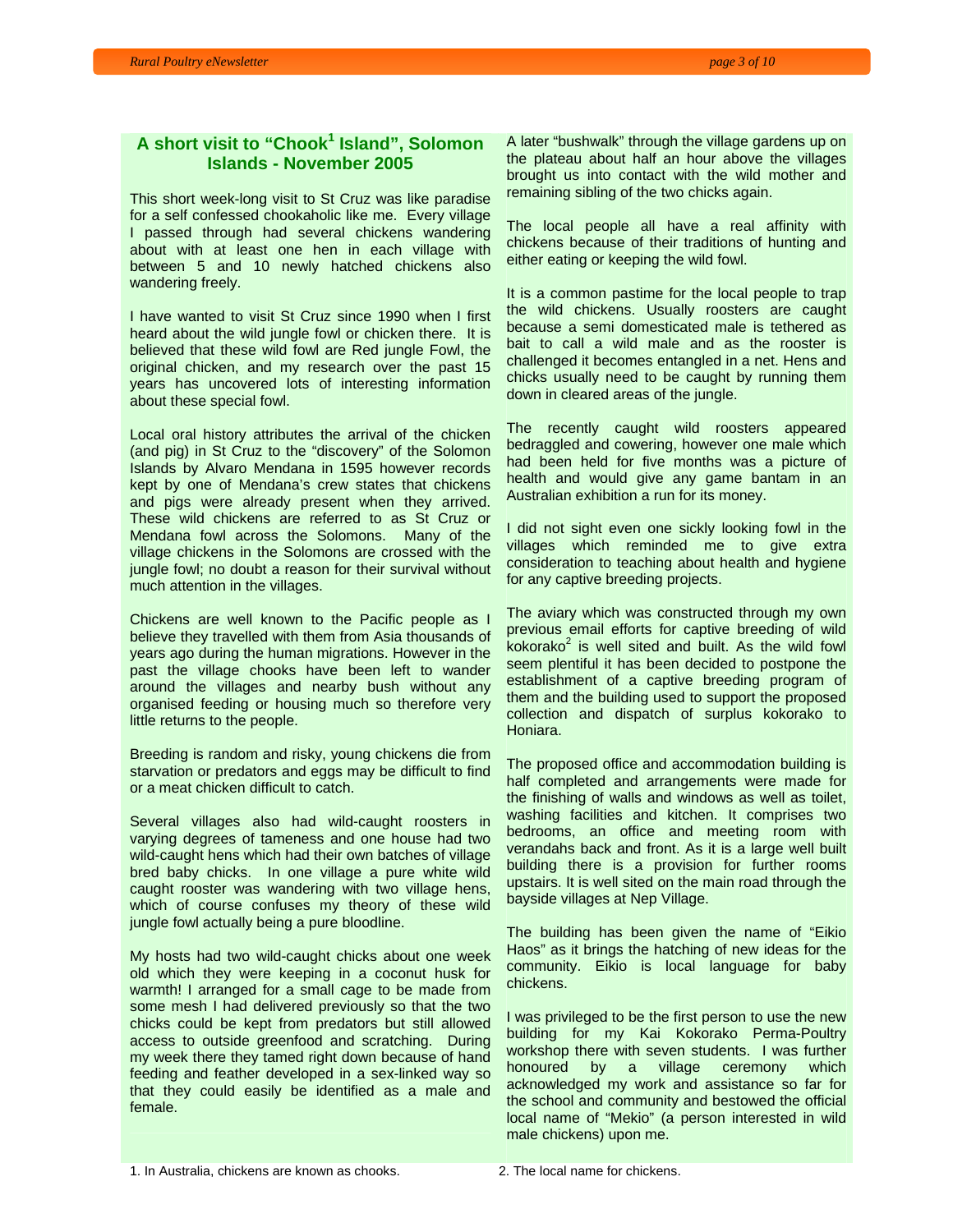## **A** short visit to "Chook<sup>1</sup> Island", Solomon **Islands - November 2005 -** *Continued*

Shipping of the chickens to Honiara will be the most costly and difficult part of the planned purchasing exercises because of shipping and the remoteness of St Cruz. Arrangements are already in place, with family members of the kokorako group also being a sailor on the ships and another, a resident of Honiara who is capable of collecting from each ship and delivering to buyers.

A useful and interesting observation was made of a rice polishing plant near the main wharf at Lata. A big mound of discarded husks is already at the polishing site so arrangements are being made to obtain it for litter for chicken houses. The locally grown rice will also be a cost effective feed supplement for chicken projects in our area.

As my host was Lionel Vaonelva, the Principal of Kati Primary School, and main supporter for my work on St Cruz, I also spent time inspecting the school site where I had already provided education materials and library books. Additional work was done encouraging participation by the students in all aspects of the chicken keeping. The school is well situated with the PFNet Email office being located next door and land set aside for the proposed Distance Learning Centre. Our new building at Nep is only 15mins walk from the School.

I have started work with PFNet to adapt my Village Chicken Training Manual as a pilot for their new Distance Learning Centre.

It became really obvious during my stay on St Cruz that it should also be the location of my proposed Pilot Breeding Station/Training Centre because it is the home of the original wild jungle fowl, the people have a real affinity for chickens and the presence of support facilities such as existing buildings and land access, Kati Primary School, PFNet and proposed Distance Learning Centre

#### **Article by:**

*Russell Parker <ruster@halenet.com.au> Kai Kokorako Perma-Poultry, Solomon Islands* 



## **ASVIMO, Dondo District, Sofala Province**

Great progress has been made in Dondo. Seventy families have now received 4 birds (one rooster and three hens) and in most cases the results have been excellent. As mentioned in the previous update, some of the child-headed households were experiencing some difficulties managing their new birds. Since June, ASVIMO and the local Government Agriculture Office have conducted four training sessions in different locations to discuss poultry husbandry. Women from each location who had reputations as good village chicken farmers also assisted with the training and are now acting as mentors to the children in their areas. A second Newcastle disease (ND) vaccination campaign was also conducted in July and all involved are very happy with the results. Restocking activities slowed down during the last few months because it was the season when outbreaks of ND are more common, making the purchase and movement of birds just too risky.

In a couple of cases, the child-headed households who received birds were unable to put future benefits ahead of their empty stomachs and so all four birds were eaten. Oh well, at least they had a few good meals!!



**Lourenco Jose Jorge is the head of his family and has five brothers to care for. They received four birds in June and now have a total of 13 chickens. One hen has gone broody for a second time and is sitting on ten eggs. In addition to the chickens, the family now has two ducks and a pup called 'Dog'. Jorge, the youngest brother, seems to be Dog's good friend but all the brothers seem to enjoy having him as the seventh member of the family.**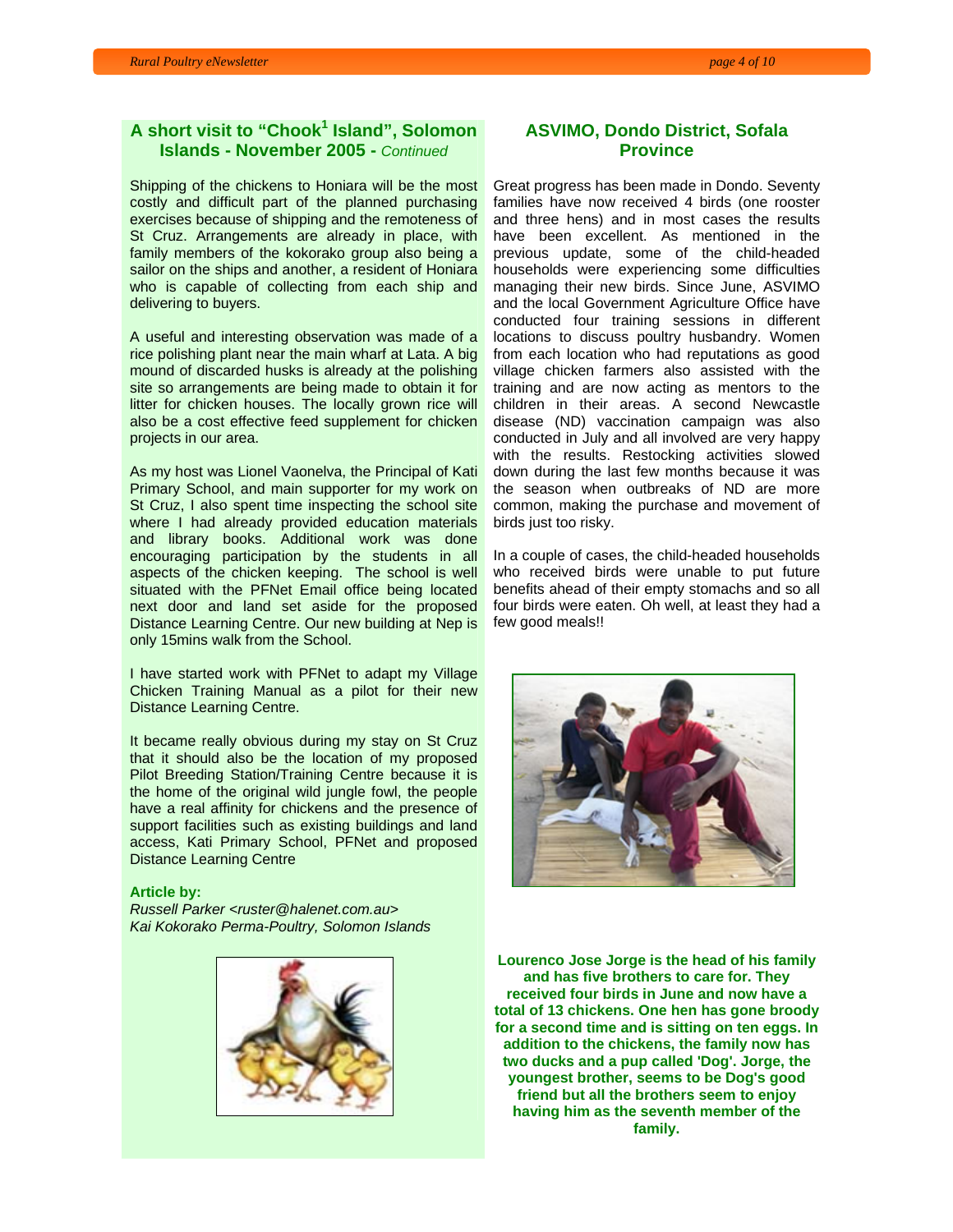### **Kubatsirana, Sussundenga District, Manica Province**

Restocking did not go ahead as planned in Sussundenga as there was an outbreak of Newcastle disease in the region. The outbreak now appears to have finished and so, all being well, restocking will get under way in the second half of January. The price of chickens is just too high in December to consider purchasing them at this time.

The good news is that almost all the chickens in Sussundenga Village vaccinated by the community vaccinators survived the outbreak. In addition to conducting a ND vaccination campaign in July, the community vaccinators (i.e. the Kubatsirana volunteers) have been conducting meetings in the local hospital, school and market to raise awareness about low-cost poultry husbandry techniques and the benefits of consuming chickens and eggs. Farmers often keep their birds for sale rather than home consumption not only because they need the cash from the sale, but also because they don't understand the crucial role of protein in the diet of children and pregnant women. The work with health centres and schools is being funded by the Food and Agriculture Organisation of the United Nations.



**Sra (Mrs) Celestina Zimbawe, a widow, received one rooster and three hens in June. As of 14 November, she has 21 birds and one hen is currently sitting on 12 eggs. Needless to say, Celestina is delighted with the results and so are her children. Celestina also helped with the training sessions for child-headed households and continues to provide advice to four households in her local area.** 



Having a few extra chickens in the lead up to Christmas will be of great benefit to the families. Not only will they be able to have a good meal on Christmas day, they will be able to sell a couple of birds for a very good price. The sale price of village chickens often doubles or even trebles during the festive season.



**Paulina Agosto is 11 years old and the head of her family is her 21 year old sister. They are a family of four girls. They received four birds in June and now have a total of 14 birds. One of their hens is now hatching its second clutch of eggs.** 

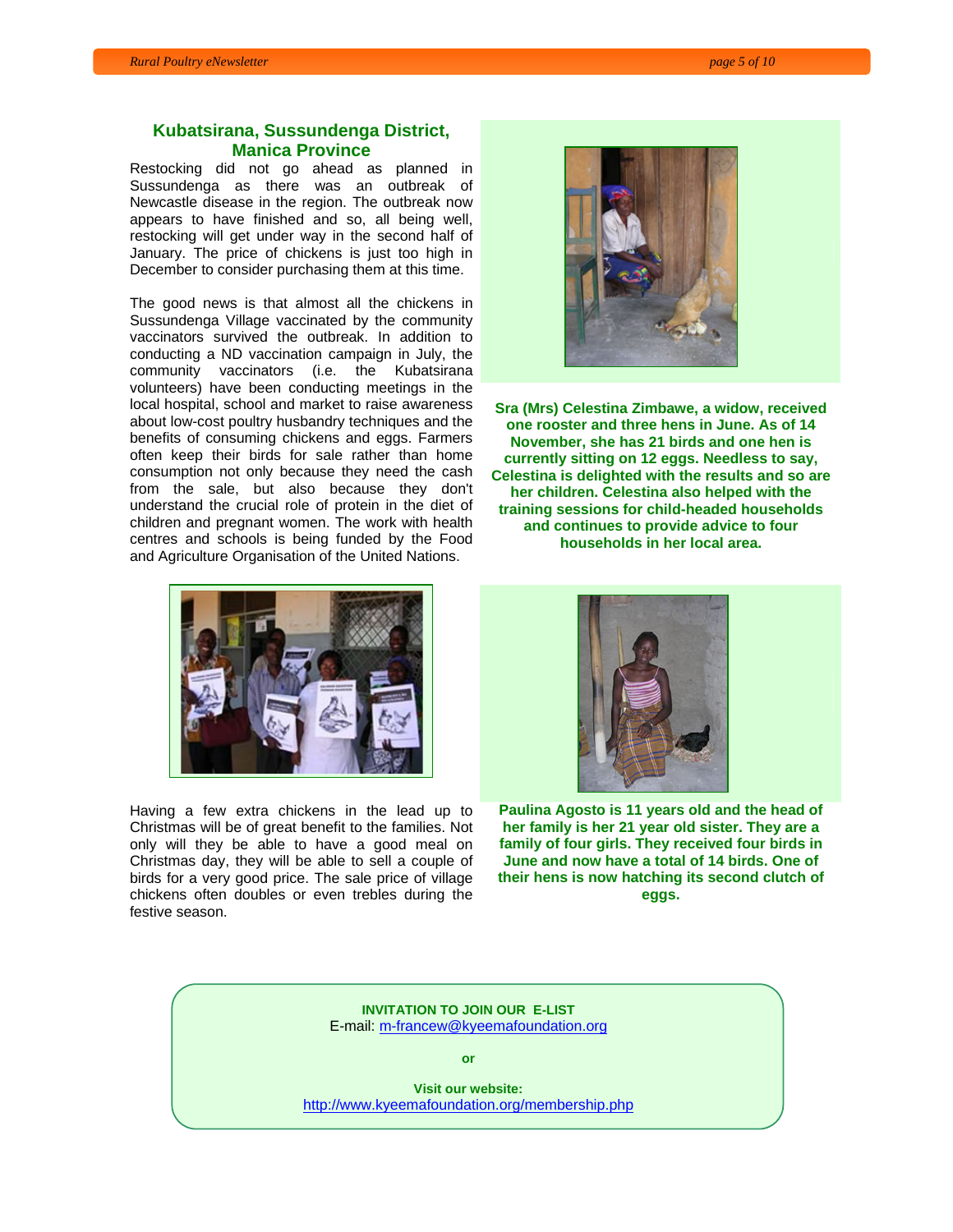## *Galinhas para mulheres em Moçambique* **(Chickens for women in Mozambique)**

If you give a woman a fish, she will eat for a day. If you teach a woman to fish, she will eat for a lifetime. This parable couldn't be more true, especially in Vila Ulongue, Tete Province, Mozambique.

Women play a vitally important role in the development of this country and their families. However, not only are many of the women in rural Mozambique uneducated, malnourished and single mothers, they are some of the hardest working people in the world. Caring for their families means getting up early every morning, preparing meals throughout the day, carrying water, washing clothes, cleaning the house, growing the crops needed for food and raising the children. With these daily tasks it is no wonder that many of these young mothers have no time for education. They are busy keeping their families afloat.

Along with all of those daily challenges, Mozambique has some of the highest rates of Malaria and AIDS in the world. There are various causes for these diseases but the most prevalent ones are due to poor nutrition, lack of education, risky sexual habits and a lack of medical assistance. Women are particularly at risk because of the role women play in the Mozambican society. They are often not treated as equal citizens and are unaware of legislation supporting their rights. Their husbands and fathers have a strong influence and control over them. The result is that women often fall into the trap of having sex to earn money or security.

However, the real challenge of combating these feelings is figuring out ways to empower women to make a difference in their lives. This issue of empowerment can take many forms. Education, stable families, good nutrition and a steady income are just a few ways women can achieve the independence they need to overcome the pressures causing them to suffer. These factors are the reason we have developed this project in Vila Ulongue, Tete Province, Mozambique. Our main goal is to help women set and achieve goals to improve their lives and the lives of their families without loosing their self-worth.

*Galinhas Para Mulheres* (in Portuguese), Chickens for Women (in English), is the name of the program running in Vila Ulongue. In conjunction with students and teachers from the local teachers training college (IMAP) in this village, local businesses, the US Peace Corps, the Japanese organisation JICA, Doctors Without Borders and local leaders, we hope to empower women to achieve more economic independence with hens that they can use as food, as income or as a source of eggs.

Secondly, we are educating women on some of the basic facts of nutrition, gardening, making fertilizers, HIV / AIDS, Portuguese and business tactics. Here is a brief outline of our project:

- We have constructed a house for a woman, who will manage the project, and her family to live in.
- The project provides three machines for the local women to use (two maize grinders and one maize de-huller) located in the classroom we built. It is free for women to use the machines.
- During the lessons we are designing model gardens for the women to observe both how to grow a variety of vegetables and how to use composting and natural fertilizers to enhance their crop.
- IMAP students who are training to be teachers in local schools, are involved in the planning and implementing of the daily lessons. They work together with local teachers to make and use teaching materials to enhance their lessons.
- Throughout the hens' growth we are offering daily lessons on how to raise chickens, how to use their manure as fertilizers for gardens, and the nutritional benefits of eating the eggs. We also teach the women a bit of basic Portuguese. These training sessions occur seven times a week and also involve brief informational sessions on HIV/AIDS. All of these sessions range in topic from how to avoid and prevent the spread of diseases for both people and chickens, to what the women can do if they contract diseases. Prevention is the best method for both the health of people and the health of chickens. Pro-active solutions are especially important as the women may be breast feeding infants while being HIV positive. Studies have shown that the nutrition of the mother and the feeding habits of the infant can affect the possibility of the infant contracting HIV from the mother. The health of the chickens is similar. In rural villages, it can be difficult to acquire vaccines for the chickens and so the project is putting the women in touch with the District Agriculture Office to facilitate access to thermotolerant Newcastle disease vaccine. We are teaching women techniques for containing their chickens to specific areas, providing safe, clean environments for the birds to live in, and informing them about how to make nutritious diets for their flocks by using locally available resources.
- After the women have attended 12 lessons, they will receive a chicken for free. It is our hope that the women, after learning about the various benefits of raising chickens, will return home to raise more chickens, eat or sell the eggs, use the manure to make fertilizers for their gardens, grow a larger variety of crops in those gardens, improve the nutrition and health of their families and gain economically from that single bird.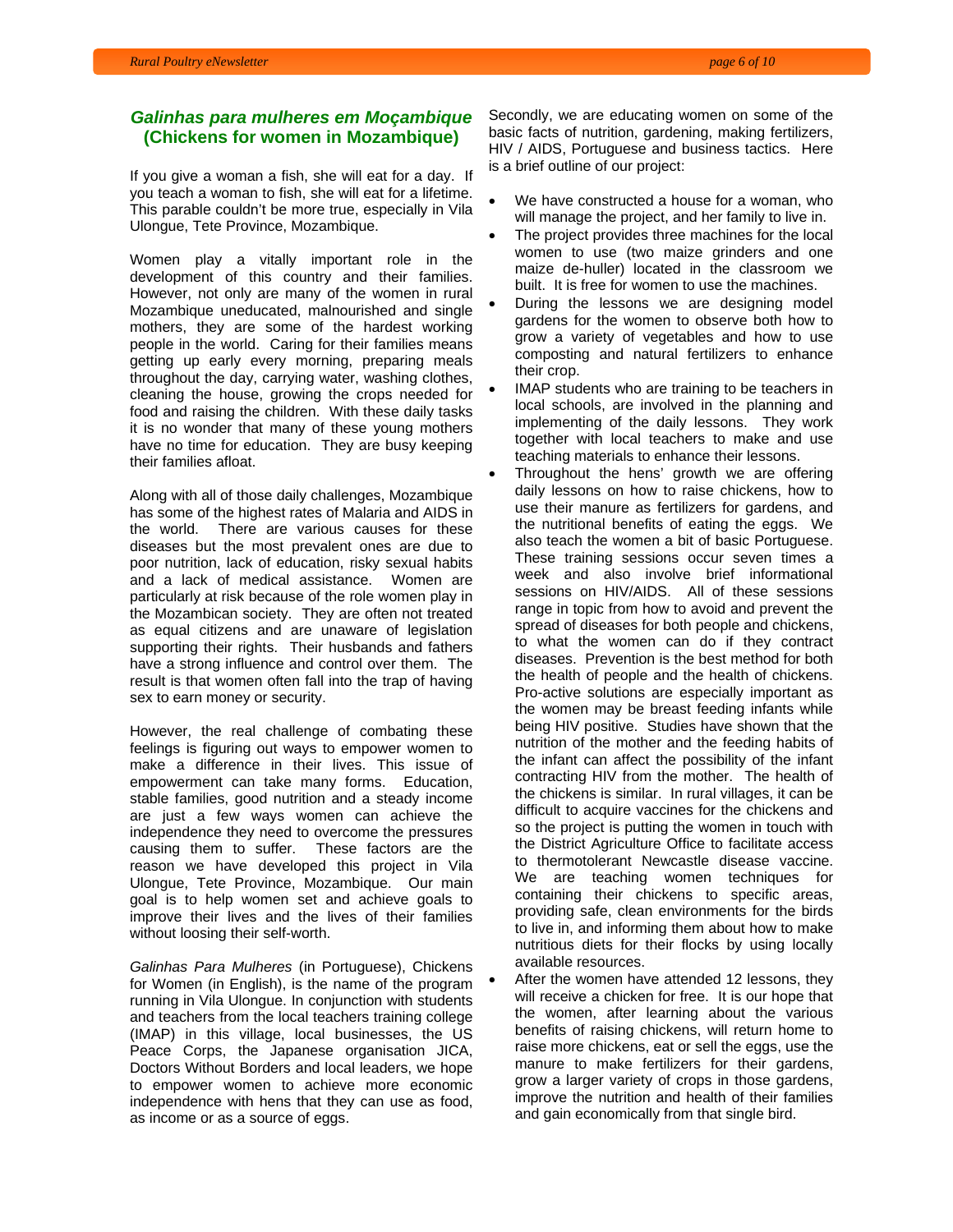## *Galinhas para mulheres em Moçambique* **(Chickens for women in Mozambique) -**  *Continued*

The construction and organization of *Galinhas Para Mulheres* began in January, 2005. In November, 2005, lessons began and have been going since then. Various resources have helped to develop this project, such as: the local government, the Ministry of Agriculture in Mozambique, the US Embassy in Maputo, local businesses, the US Peace Corps, Doctors Without Borders, and private donations from people in the US, Belgium, Germany and Mozambique.

#### *Article by:*



#### **IMAP Student installing chicken houses**

**A new maize grinder will save time and reduce women's work load considerably.**





*Dayna Coufal <daynacoufal@yahoo.com* **Aran and his team in the Castaway kitchen. Castaways Bar and Restaurant Dili, Timor-Leste, January 2006** 

# **Castaway Kampong1 Chicken Curry**

#### **Ingredients**

- 1 kampong chicken, cut into joints
- 1 onion, sliced
- 1 dessertspoon ginger, finely chopped
- 1 dessertspoon garlic, finely chopped
- 6 cloves
- 1 teaspoon shrimp paste or belacan
- 1 dessertspoon tamarind paste
- 1 dessertspoon curry paste or powder
- 1 tablespoon palm sugar
- 1 tablespoons oil
- 250 mL coconut cream
- 150 mL coconut milk

## **Method**

- Brown chicken in half the oil then remove.
- Add remaining oil, onion, ginger and garlic and cook for 1 minute.
- Add shrimp paste, curry paste, tamarind and cloves and cook for a further 1 minute to release flavours.
- Add chicken and coat in mix then add coconut cream, milk and sugar.
- Cook until tender.
- More milk may be added to compensate for evaporation.
- Season with salt and pepper.
- Serve on rice and garnish with red and green chillies.

## *Recipe by Aran Coard*

1. Kampong is the local word for 'village.'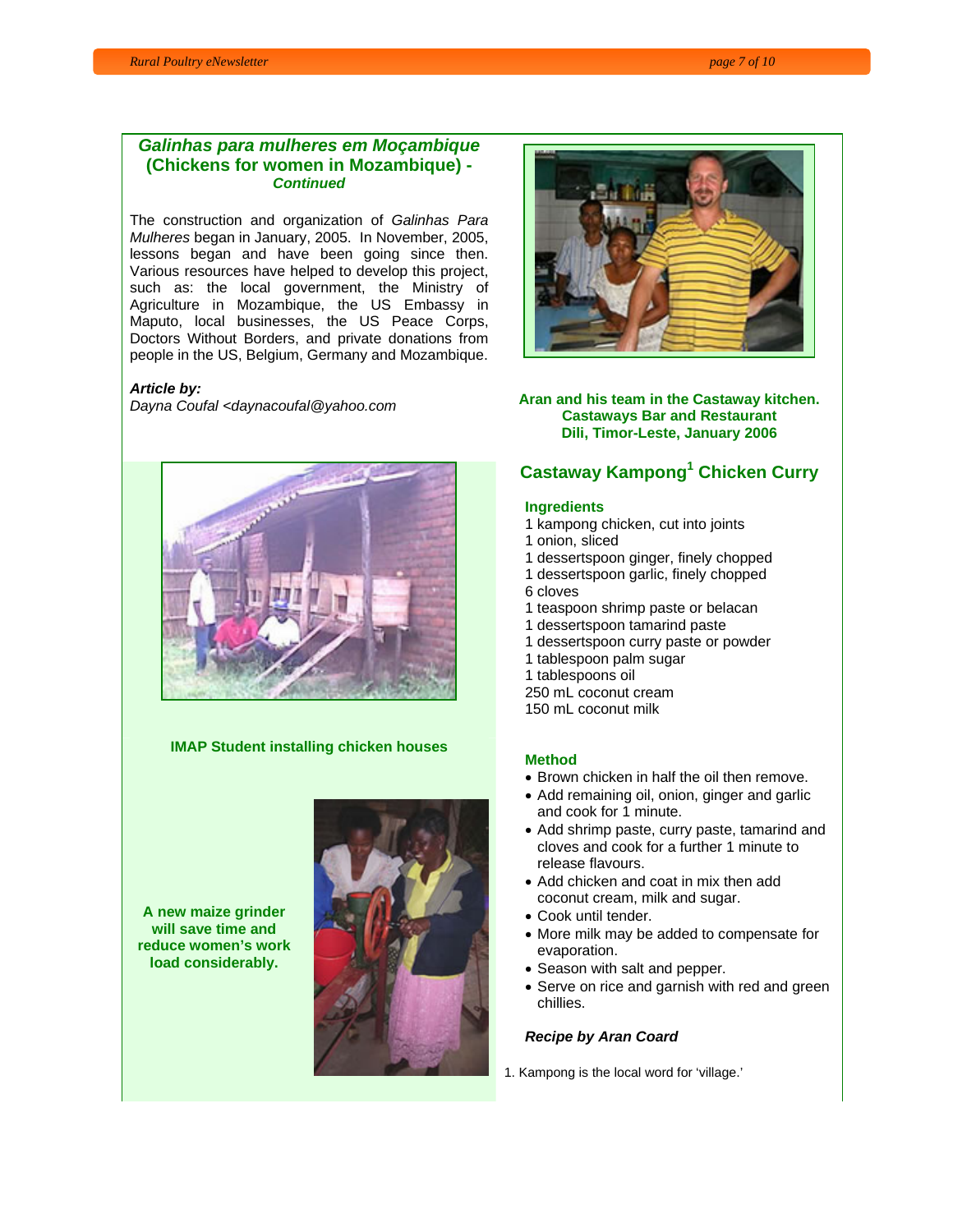#### **Poultry Production in Timor-Leste**

Timor-Leste has a population of approximately 950,000 people, of whom 300,000 live in the capital city of Dili. Everywhere, even in the suburbs of Dili, poultry keeping is an integral part of life. People and free-ranging poultry live in very close proximity to each other and children treat chickens as pets, handling them frequently, as men treat fighting cocks. The poultry raised includes chickens, Muscovy and other ducks, and pigeons. Poultry are kept for consumption, traditional ceremonies and as fighting cocks. Cockatoos and other parrots are kept as pets.

Poultry husbandry is limited to Sector 4 of the FAO classification (i.e. back yard or village poultry keepers) except for several small layer enterprises of approximately 1,000 to 10,000 hens. Frozen poultry meat is imported (from Brazil, Singapore and the USA) and eggs are imported from Malaysia and are sold through supermarkets and local markets (essentially those close to Dili) at a cheaper price than village chickens and their eggs, although the latter are preferred on the grounds of taste. Virtually all households in villages keep two to five chickens for food (pigeons, muscovy and other ducks are kept but far less frequently) and approximately 10-15% rear fighting cocks. Fighting cocks are raised by men with other poultry being raised, in general, by women with assistance from the children of the household.

Overnight housing is rarely provided for birds in rural areas and most roost in trees around the owner's house. Poultry are rarely consumed to meet normal household needs for food. It is common for epizootic diseases (presumably Newcastle disease  $(ND)^1$ primarily but probably also other contagious poultry diseases) to kill virtually all birds in a village. After epizootics, households repopulate their stocks as funds become available by buying from relatives, neighbours or local markets.

Other farm livestock include, in order of frequency, swine (free-ranging or restricted where there are household gardens), goats (free-range and tethered), hair sheep, Bali cattle (free-ranging and tethered) and swamp buffaloes, used for ploughing. Deer are occasionally raised as pets.

**<sup>1</sup>** *The clinical signs of virulent ND and HPAI are very similar and a definitive diagnosis can only be made in the laboratory. A comprehensive awareness campaign will be required to inform farmers of the existence of a new disease (i.e. HPAI) that looks similar to ND but is capable of causing illness and even death in humans. ND can cause conjunctivitis in people but rarely causes any serious problems in people.*



## **Vaccinating birds in Alas Tehen village against Newcastle disease.**

Fishing provides a staple food and hunting of wild animals (including wild birds) is intensively pursued in some areas.

Formal education levels vary, with levels generally considerably lower in remote rural areas. As a consequence, general knowledge of good hygiene and food safety is poor. Many farmers continue to practice agriculture and livestock raising in a manner similar to that of their parents and grand parents. Farmers are frequently unfamiliar with the 'germ theory of disease'; some believe that unhappy spirits are responsible for disease outbreaks in their animals while other farmers have little idea what causes disease.

For example, during a meeting in Alas Tehen village, Fatumea District, the elders of the village explained that prior to the arrival of the Indonesians, the area had been covered by a sacred teak forest. During the years of Indonesian rule, the forest had been cut down and the villagers moved from scattered homesteads to a central village where houses were very close to each other.

The loss of the sacred forest made the spirits who dwelt in the forest angry and so they brought increased illness to all types of livestock. The elders welcomed the discussion and extension messages presented by staff from the Livestock Department.

The villagers were keen to discuss the health of their birds and to know if the new disease (i.e. Highly Pathogenic Avian Influenza [HPAI]) had arrived in their village.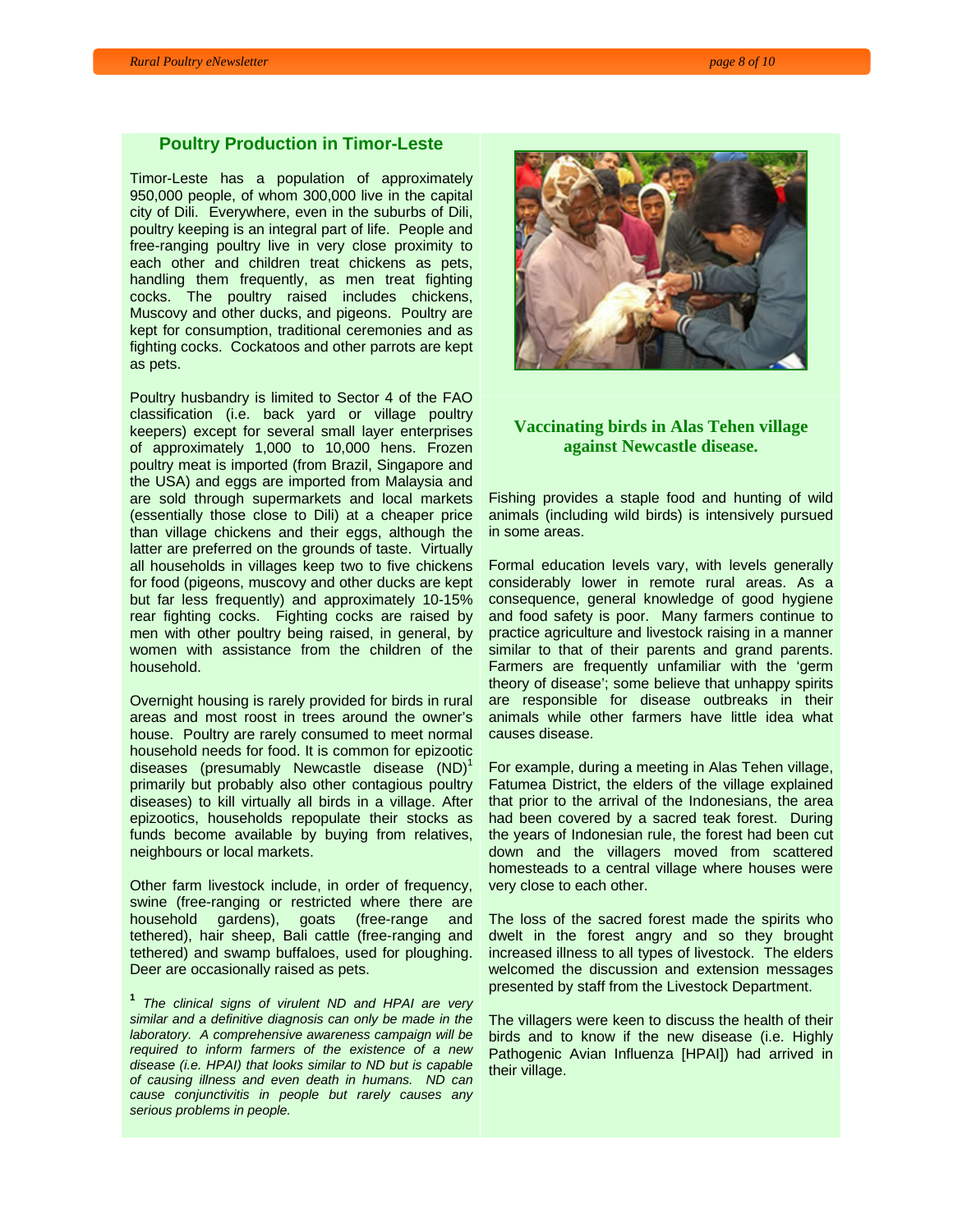#### **Poultry Production in Timor-Leste –**  *Continued*

Villagers presented two sick birds for examination and, fortunately, the clinical profile of the birds did not match HPAI or ND. Healthy birds were presented by the farmers for vaccination against ND using the ND-V4HR® vaccine administered via eye-drop. The need to vaccinate against ND at least every four months was discussed and a date set for the next vaccination campaign in May 2006. The ND vaccine is imported by the World Bankmanaged Agricultural Rehabilitation Project III and distributed to farmers via District Livestock Officers.

Village poultry are an important component of rural livelihood strategies. As has occurred elsewhere in Asia, Africa and Latin America, the implementation of effective village poultry production programs in Timor-Leste will contribute to increased poultry numbers, increased household purchasing power, increased home consumption of poultry products and increased decision-making power for their owners.

## *Article by:*

*Robyn Alders <robyna@kyeemafoundation.org> and Acácio Cardoso Amaral <xanane01@yahoo.co.uk>* 

*Acknowledgements: Support provided by USAID through FAO to field the consultancy mission by the first author is much appreciated.* 



**A villager from Alas Tehen village with his sick bird** 

## **23rd World's Poultry Congress**

The organising committee has great pleasure in extending a warm **invitation to everyone with interests in the poultry and allied industries to attend the 23rd World's Poultry Congress** which will be **held in Queensland, Australia from 29 June - 4 July 2008.** 

#### Please **note that our Congress dates have changed from August to June/July**.

Given the nature of the many events happening that year, we have amended the dates to allow as many delegates as possible the opportunity to attend. June/July are wonderful months to visit sub-tropical Brisbane. It will be mild and is normally bright and sunny, with day time temperatures ranging from 12- 24°C.

Located in the heart of Brisbane, the venue for this major international event is the modern and beautifully appointed Brisbane Convention & Exhibition Centre.

The scientific and technical program will be topical and relevant to the needs of the poultry industries in 2008. Speakers with expertise in identified areas of interest and importance to industry, science and technology will be invited to share their knowledge with delegates in both plenary and symposia sessions.

Contributed papers will be critical to the success of the meeting and the organising committee is keen to receive submissions across a wide spectrum of activity relevant to the future development of poultry science and the poultry industries.

To download a copy of our latest announcement please click on the following link: ftp://ftp.im.com.au/wpc08/2ndAnnouncement.pdf (WPC2008 2nd Announcement)

We look forward to welcoming you "down under" in 2008. Bob Pym CHAIRMAN WPC2008

## **KEY DATES:**

| Call for Abstracts:                  | September 2006        |
|--------------------------------------|-----------------------|
| <b>Abstract Submission Deadline:</b> | <b>March 2007</b>     |
| <b>Registration Brochure</b>         | <b>July 2007</b>      |
| Available:                           |                       |
| <b>Earlybird Registration</b>        | February 2008         |
| Deadline:                            |                       |
| Congress:                            | 29 June - 4 July 2008 |

For more information, please visit WPC2008 Website: www.wpc2008.com